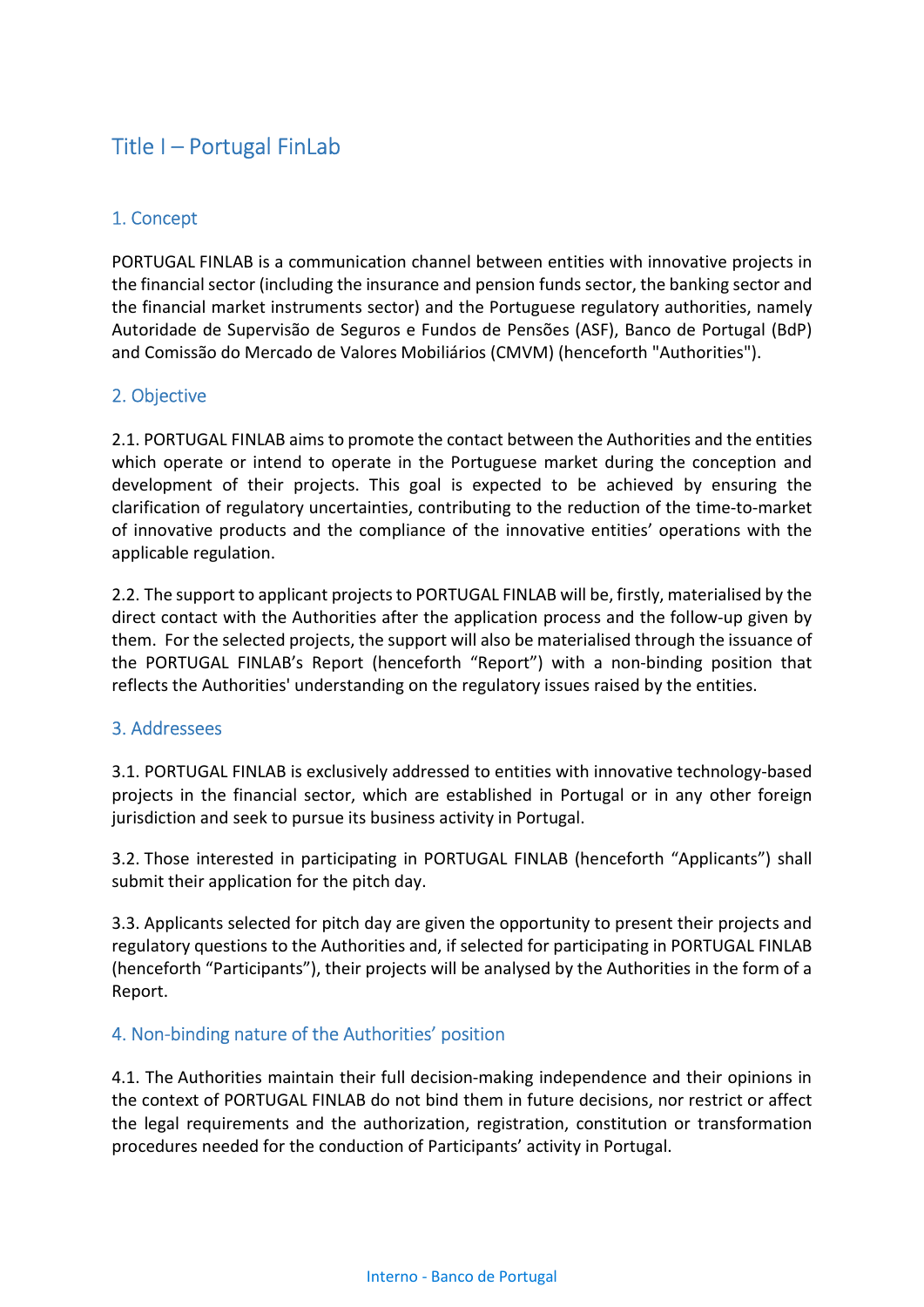4.2 Any analysis, report, opinion or statement produced by the Authorities in the context of the PORTUGAL FINLAB does not represent, and cannot be interpreted, as an approval of the Participants' activity in Portugal.

## Title II – Organizational Structure

#### 5. Organizational Bodies

5.1. PORTUGAL FINLAB comprises the following structure:

- a) Operational Team;
- b) Technical Committee;
- c) Contact Authority.

5.2. In addition, an Advisory Committee may be constituted, when deemed appropriate by the Authorities.

### 6. Operational Team

6.1. The Authorities designate annually the Authority that will ensure the role of Operational Team in the next edition of PORTUGAL FINLAB.

6.2. The activities to be performed by the Operational Team are as follows:

- a) To support the technological and operational component of the PORTUGAL FINLAB website (www.portugalfinlab.org), being the content management articulated between the Authorities, under the involvement of their respective communication offices;
- b) To coordinate promotional activities for PORTUGAL FINLAB, such as digital marketing (social networks and newsletters), networking events and press conferences, being the content management articulated between the Authorities, with the involvement of their respective communication offices;
- c) To ensure the function of treatment responsible towards the data holders, in the event of personal data processing operations, in accordance with the General Data Protection Regulation (GDPR) and related European or national legislation;
- d) For Applicant's projects submitted to PORTUGAL FINLAB, to ensure the communication by e-mail to the following:
	- i) All Candidates, confirming receipt of the application;
	- ii) Out-of-scope projects, informing that they do not fall within the competences of any of the Authorities;
	- iii) Selected projects for pitch day, proposing the scheduling date for the project presentation and indicating their Contact Authority;
	- iv) Selected projects for pitch day but not selected for PORTUGAL FINLAB, informing them accordingly and indicating their Contact Authority;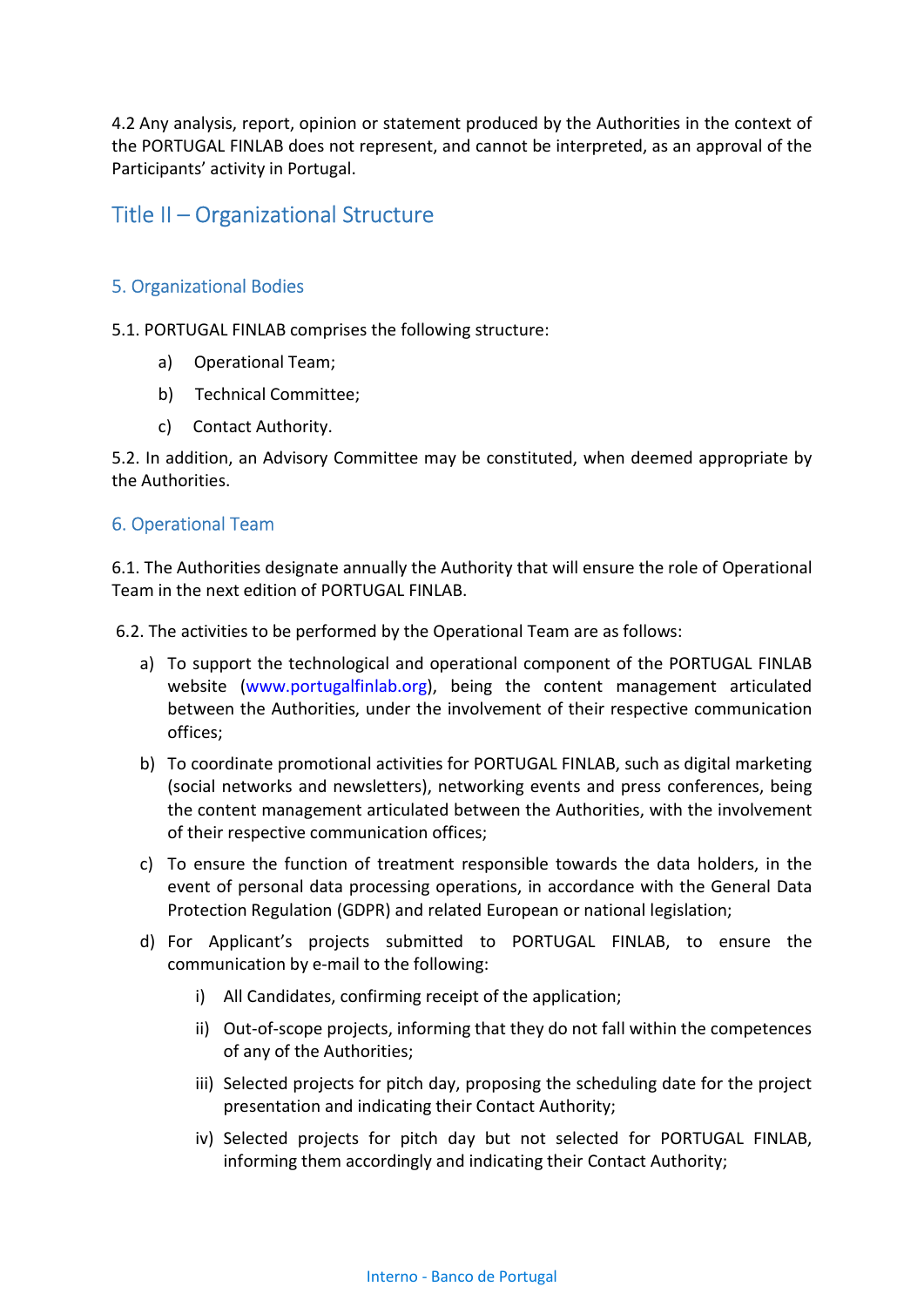- v) Selected projects for pitch day and selected for PORTUGAL FINLAB, informing that their project will be analysed by the Authorities and indicating their Contact Authority;
- e) To reply to the requests for information received in the mailbox of PORTUGAL FINLAB (info@portugalfinlab.com);
- f) To schedule and organise the pitch day;
- g) To schedule the Advisory Committee's meetings and contact its members, when applicable;
- h) To communicate the result of the analysis carried out by the Authorities to the Participants, in the form of a Report;
- i) To schedule and organise the closing meetings with the Participants.

6.3. A detailed action plan shall be defined, annually, identifying the activities to be carried out in the following year, namely the events, press releases, newsletters, marketing campaigns and the respective social media policy and supports, with an estimate of the financial, material, technical and human resources needed for each Authority to assume its duties. This action plan shall have the agreement of the Authorities, with the involvement of their respective communication offices and consider the need of maintaining a similar performance each year, regardless of who is the Operational Team.

### 7. Technical Committee

7.1. The Technical Committee is composed of one member from each Authority and its composition will be published on the PORTUGAL FINLAB website.

7.2. The activities to be performed by the Technical Committee are as follows:

- a) Evaluate if the applications fall in PORTUGAL FINLAB's scope, excluding from pitch day the projects which do not fall within the competences of any of the Authorities;
- b) Evaluate the projects and select the ones for analysis by the Authorities, according to the evaluation methodology set out in Title III;
- c) Assign the selected projects for analysis to the sectorial competent Authority(ies);
- d) Indicate the Contact Authority for all the projects within PORTUGAL FINLAB's scope (i.e. all applications referred to in 6.2 from iii) to v)).

#### 8. Contact Authority

After indication by the Technical Committee, the Contact Authority is responsible for the analysis coordination of the selected projects that fall within its competences. It is also responsible for the notification by email to the Participants in order to request additional information or schedule meetings, when deemed necessary.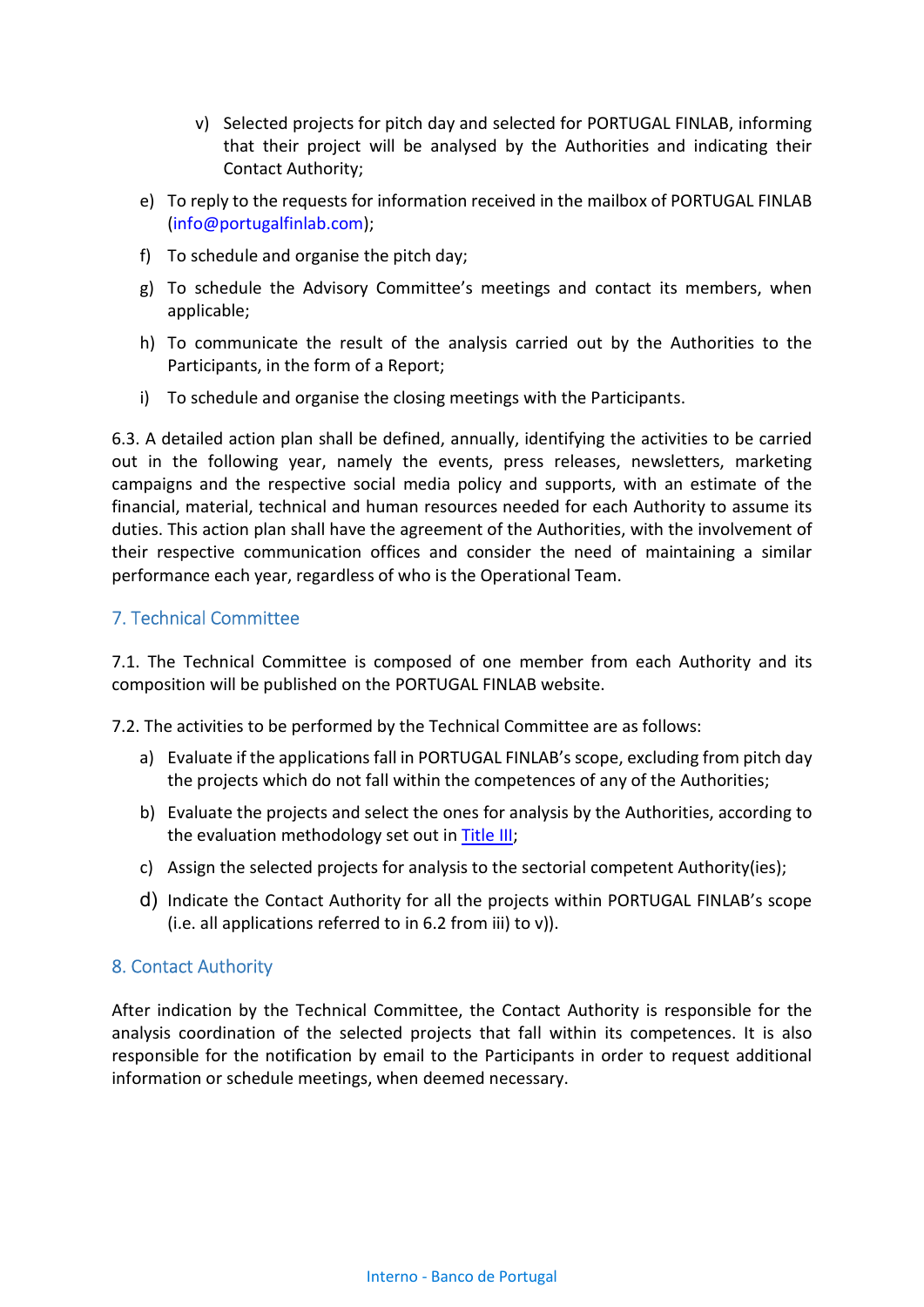### 9. Advisory Committee

9.1. The Advisory Committee will be composed of external entities and individuals who, in the Authorities' opinion, may be relevant to the success of the PORTUGAL FINLAB initiative.

9.2. The choice of the Advisory Committee members will be decided unanimously by the Authorities and will be published on the PORTUGAL FINLAB website, when applicable.

9.3. The Advisory Committee may meet periodically or sporadically, upon request by the Operational Team, in order to provide advice on specific questions raised during the Authorities analysis of the selected projects.

9.4. The members of the Advisory Committee will only have access to non-confidential or uncharacterised information.

## Title III – Evaluation Methodology

#### 10. Evaluation Criteria

10.1. The projects that, for the purpose of selection for pitch day, do not fall within the competences of any of the Authorities', will be excluded.

10.2. The projects that fall within the competences of one or two Authorities will be evaluated by those Authorities only.

10.3. The projects' evaluation criteria are the following:

- a) Need for regulatory support;
- b) Innovative nature;
- c) Development status;
- d) Benefits and risks for the consumer and financial sector.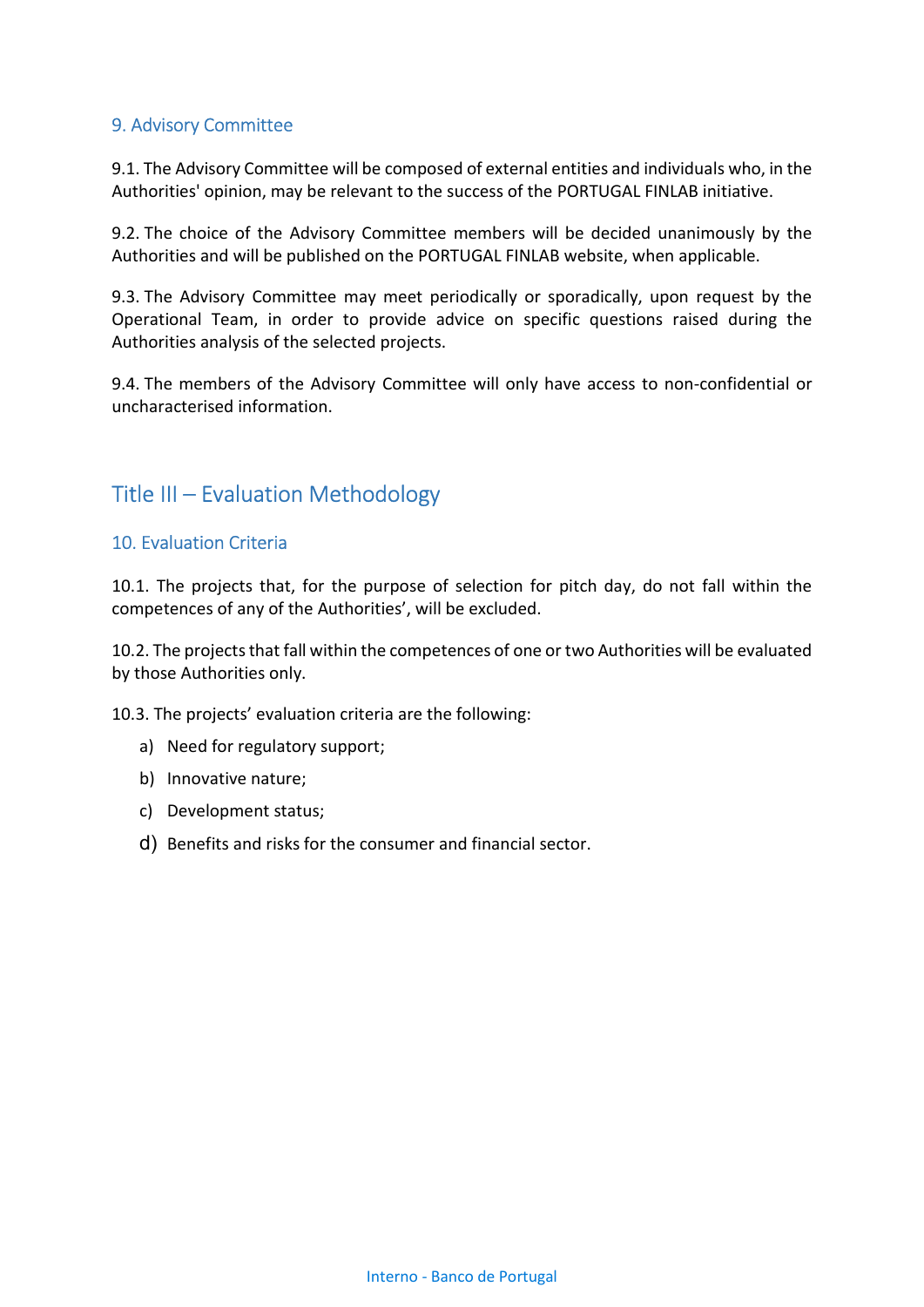| <b>Criteria</b> | <b>Key question</b>                                                                                                                                                         | <b>Positive indicators</b>                                                                                                          | <b>Negative indicators</b>                                                                                                                   |
|-----------------|-----------------------------------------------------------------------------------------------------------------------------------------------------------------------------|-------------------------------------------------------------------------------------------------------------------------------------|----------------------------------------------------------------------------------------------------------------------------------------------|
| a)              | - Does the company have a genuine need for<br>support through the innovation hub?                                                                                           | - The innovation doesn't easily fit the<br>existing regulatory framework.                                                           | - The innovation easily fits the existing<br>regulatory framework.                                                                           |
|                 |                                                                                                                                                                             | - There is a clear need of analysis and<br>specific clarification that cannot be<br>addressed with other communication<br>channels. | significant<br>The<br>company<br>has<br>regulatory compliance resources;                                                                     |
|                 |                                                                                                                                                                             | - The company tried to understand<br>appropriately its legal obligations                                                            | - The company did not make any effort<br>to understand the legal framework.                                                                  |
| b)              | - How innovative is the project?                                                                                                                                            | - Desk research produces few or no<br>similar examples of innovation;                                                               | - There are numerous examples of<br>similar innovations;                                                                                     |
|                 | - Is the innovation ground-breaking or<br>significantly different?                                                                                                          | - Potential to change the standards of<br>how the market operates.                                                                  | - It looks like artificial differentiation.                                                                                                  |
| C)              | - On which stage of development is the<br>project (e.g. the idea is being formed; it is in<br>pilot stage; performing due diligence; looking<br>for partners or investors)? | project<br>technically<br><b>The</b><br>is<br>accomplished but not operational for<br>lack of regulatory clarification;             | - The idea and structure of the operation<br>aren't determined and are still open to<br>change (e.g. business plan; technology;<br>product); |
|                 |                                                                                                                                                                             | - The project is being developed and<br>the company is looking to launch it<br>regulated by design;                                 | - The innovation is compliant and ready<br>to be launched. There is no need for<br>participation in the Portugal FinLab.                     |
|                 |                                                                                                                                                                             | - The project is operating but it has<br>been met with a regulatory challenge<br>that blocks its practice.                          |                                                                                                                                              |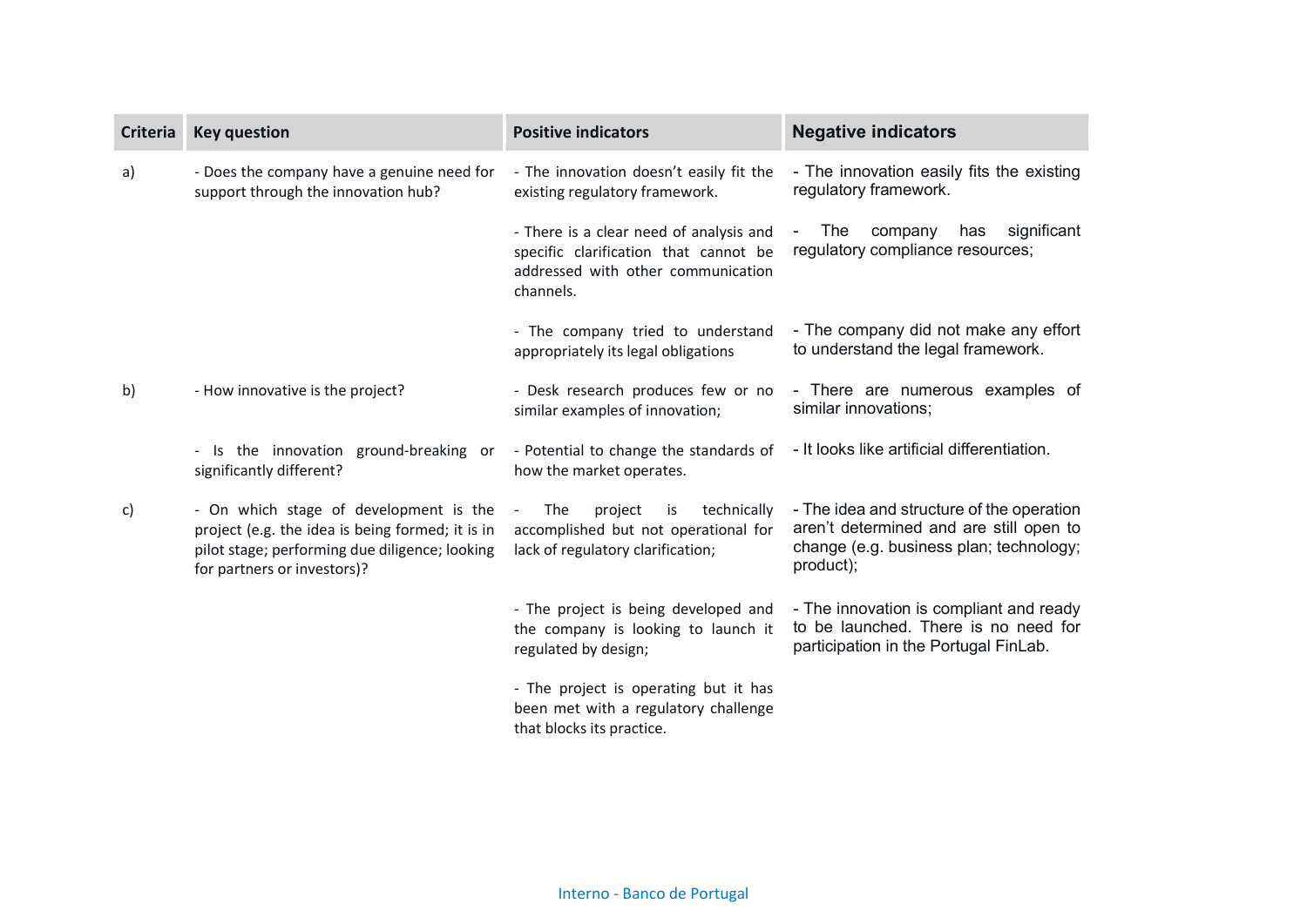| <b>Criteria</b> | <b>Key question</b>                                                                                                                                                   | <b>Positive indicators</b>                                                                                            | <b>Negative indicators</b>                                                                        |
|-----------------|-----------------------------------------------------------------------------------------------------------------------------------------------------------------------|-----------------------------------------------------------------------------------------------------------------------|---------------------------------------------------------------------------------------------------|
| d)              | - Does the innovation offer a good prospect<br>or identifiable benefit to consumers (either<br>directly or via heightened competition) or to<br>the financial sector? | - The innovation is likely to lead to a<br>better deal for consumers (e.g. through<br>lower price or higher quality); | - It is likely detrimental impact on<br>consumer, markets or the financial<br>system will happen; |
|                 | - Does the project pose potential risks to the<br>consumer or to the financial sector?                                                                                | - The company has identified any<br>possible consumer or the financial<br>sector risks and proposed mitigation;       | - It looks designed to<br>circumvent<br>regulatory and/or fiscal obligations.                     |
|                 |                                                                                                                                                                       | - The innovation will promote effective<br>market development.                                                        |                                                                                                   |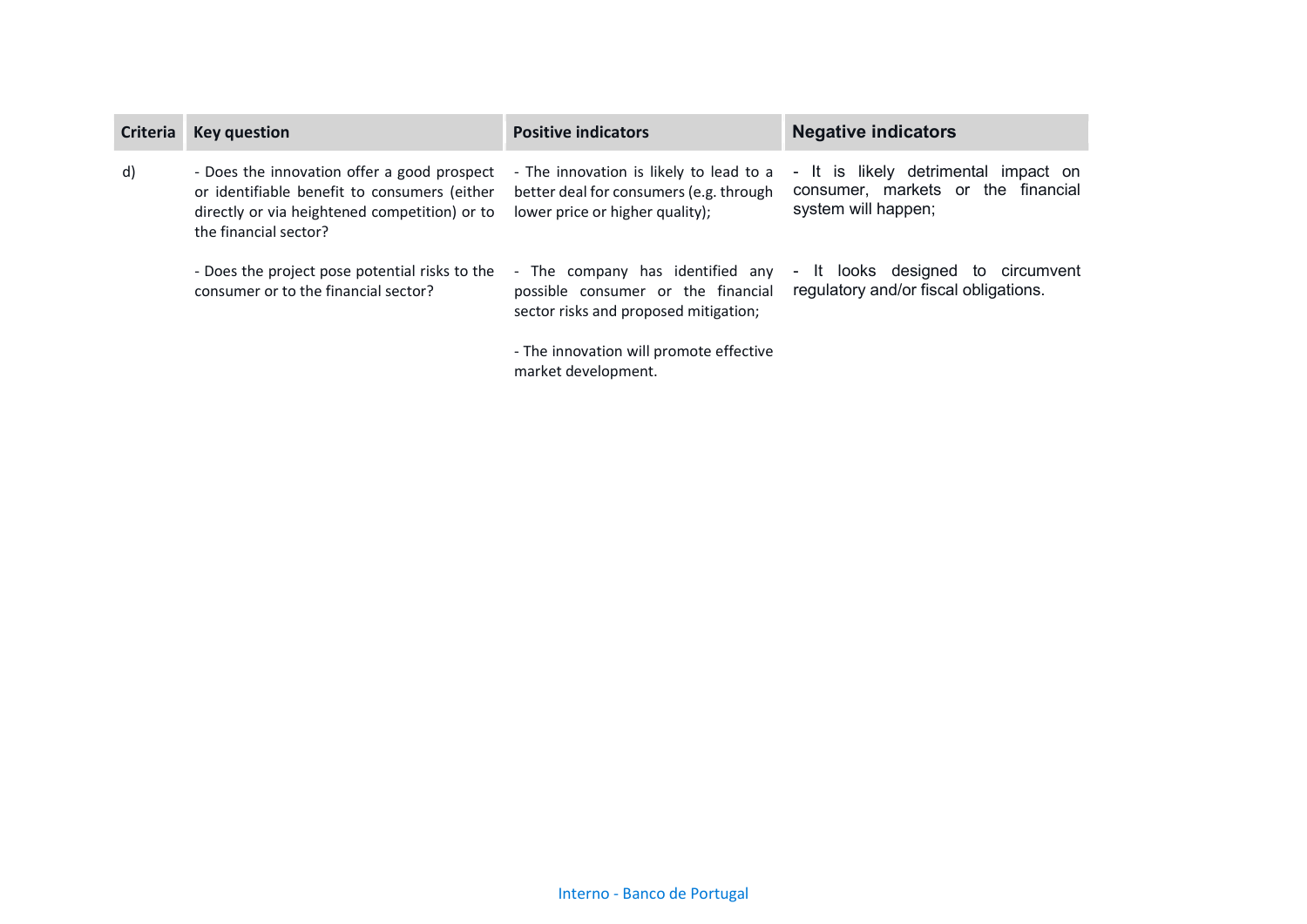10.4. The positive and negative indicators included in the table above are for illustration purposes only. Other indicators might be applied during the evaluation for each of the criteria.

#### 11. Evaluation Criteria Weight

The weighting coefficient for each criterion is the following:

- e) Need for regulatory support (25%);
- f) Innovative nature (25%);
- g) Development status (25%);
- h) Benefits and risks for the consumer and financial sector (25%).

#### 12. Evaluation Scale

The evaluation scale for each criterion will range from 1 to 5 and corresponds to the following classifications:

- i)  $1 poor;$
- j) 2 sufficient;
- k)  $3$  average;
- $1)$  4 good;
- m) 5 excellent.

## Title IV – PORTUGAL FINLAB's Operation

#### 13. Stages

The calendar of the 4<sup>th</sup> edition will be published in PORTUGAL FINLAB's website and will comprise of the following stages:

- a) Applications submission (vide point 14);
- b) Selection for pitch day (vide point 15);
- c) Notification of selection for pitch day (vide point  $16$ );
- d) Pitch day (vide point 17);
- e) Evaluation and selection for analysis by the Authorities (vide point 18);
- f) Notification of selection for analysis by the Authority(ies) (vide point 19);
- g) Analysis of the selected projects (vide point 20);
- h) Communication of the Authority(ies)' analysis result (vide point 21);
- i) Closing meeting ( *vide* point 22).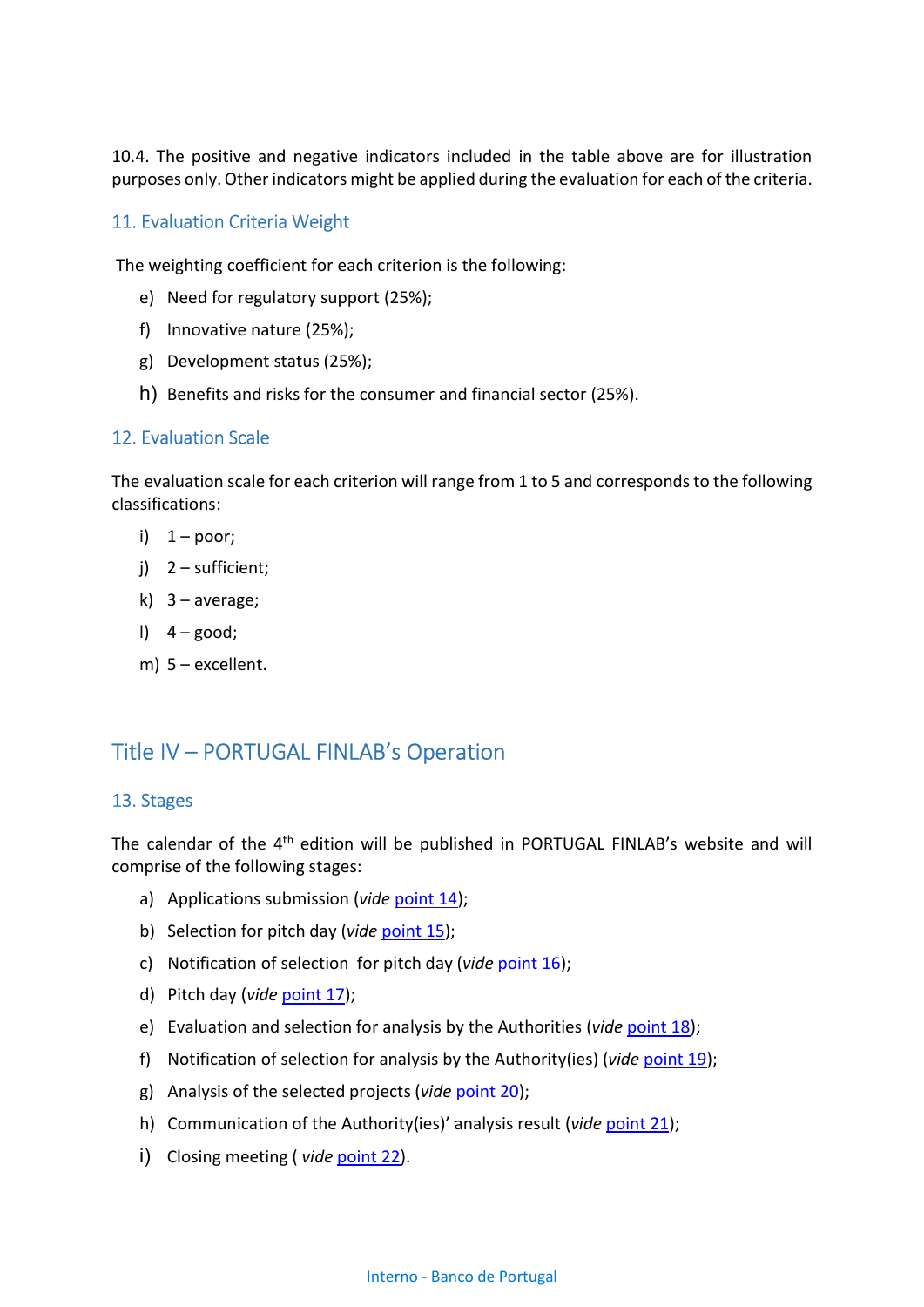### 14. Applications submission

14.1. Applications can be submitted at the PORTUGAL FINLAB's official website, after the announcement of the applications opening, by filling the form available with the following information:

- a) Company's or project's name;
- b) Company's Número de identificação de pessoa coletiva (NIPC) (VAT Identification Number), Legal Entity Identifier (LEI) or equivalent, when applicable;
- c) Company's or project's start date;
- d) Company's or project's country of origin (Portuguese, Other);
- e) Head-office (address);
- f) Company's or project's website;
- g) Company's or project's representative name;
- h) Representative's e-mail address;
- i) Representative's telephone contact;
- j) Representative's personal identification elements (ID number and social security number);
- k) Profile of the company and an overview of the business;
- l) Profile of the management team, including relevant know-how and experience;
- m) Activities subject to financial regulation and/or licensing, in any jurisdiction, whether approved or pending approval, and identification of the respective licenses;
- n) Partnerships with companies (if applicable), including information from a), b) and l) and description of their role in the business model;
- o) Details on the project, namely:
	- i. Description of the project's technical and business model;
	- ii. Description of the project's innovative nature, including related technology and use cases;
	- iii. Identification of the main challenges to implementation;
	- iv. Identification of the regulatory questions;
	- v. Identification of the relevant competent Authority(ies) (ASF, BdP, CMVM);
	- vi. Pinpoint the activity sector (Payments, Capital Markets and Wealth Management, InsurTech, Lending & Credit, Blockchain & Crypto, RegTech, Cross-sectorial, "Other");
	- vii. Identification of the countries/jurisdictions in which the company operates or seeks to operate;
	- viii. Identification of the target clients;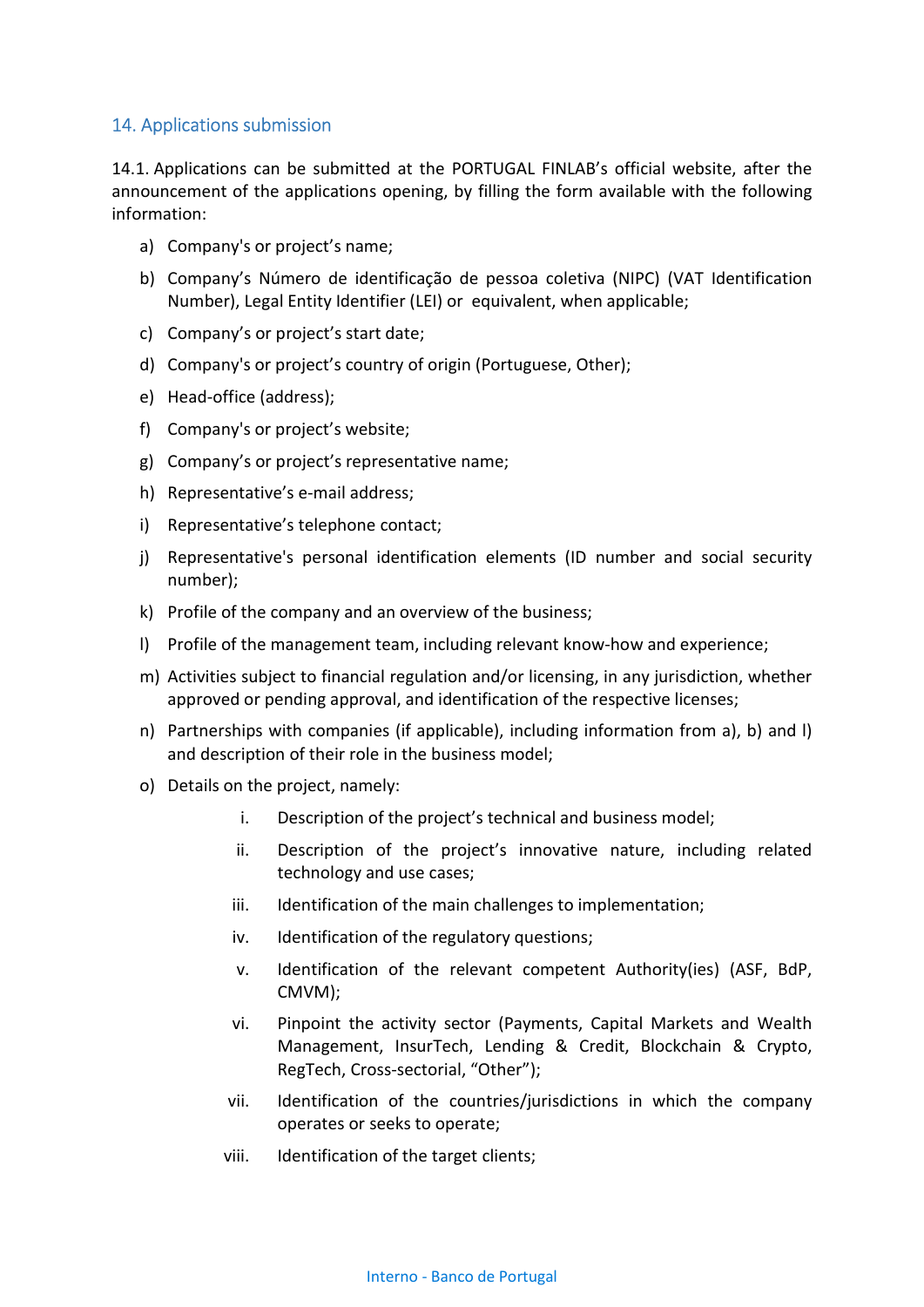- ix. Identification of the potential risks for the consumer and for the financial sector, and the aligned plan to mitigate them;
- x. Identification of the potential benefits for the consumer and for the financial sector;
- xi. Identification of the project's stage of development and potential funding sources (Pre-seed, Seed, Early-stage, Growth, Consolidation).

14.2. In case the Applicant has a document or presentation already available (e.g. pitch deck or product deck)<sup>1</sup> which describes the project and provides part of the information above required , it may be attached in PDF format as a complement to the application.

### 15. Selection for pitch day

15.1. The Technical Committee will analyse all submitted applications, excluding from pitch day the projects which do not fall within the competences of any of the Authorities.

15.2. The selection period of the Applicants for pitch day will take place within 10 working days from the closure of applications submission date.

### 16. Notification of selection for pitch day

16.1. All Applicants selected for pitch day will be notified by e-mail on the working day following the end of the abovementioned period, thereby receiving indication of their selection, the pitch day scheduling and their Contact Authority.

16.2. Selected Applicants will be contacted by telephone in case the contact by e-mail is not successful, and are responsible for updating their contacts to the following e-mail address: info@portugalfinlab.com.

16.3. Selected Applicants are given 3 (three) working days (following the notification) to confirm their presence on the pitch day by replying to the notification e-mail.

16.4. In the event of non-confirmation as referred in the clause above, the application will be disregarded from PORTUGAL FINLAB.

16.5. Non-selected Applicants for pitch day, therefore excluded from PORTUGAL FINLAB, will be informed by e-mail, that their project does not fall within the competences of any of the Authorities.

## 17. Pitch day

-

17.1. The pitch day is a meeting day attended by the Authorities and the non-excluded Applicants, for the latter to present their projects and regulatory questions and clarify any issues that the Authorities may have.

 $1$  The pitch deck or product deck is a presentation that includes information about the company and/or project, typically used in interactions with investors or other companies. Within the framework of PORTUGAL FINLAB it can be used as a complementary means of information.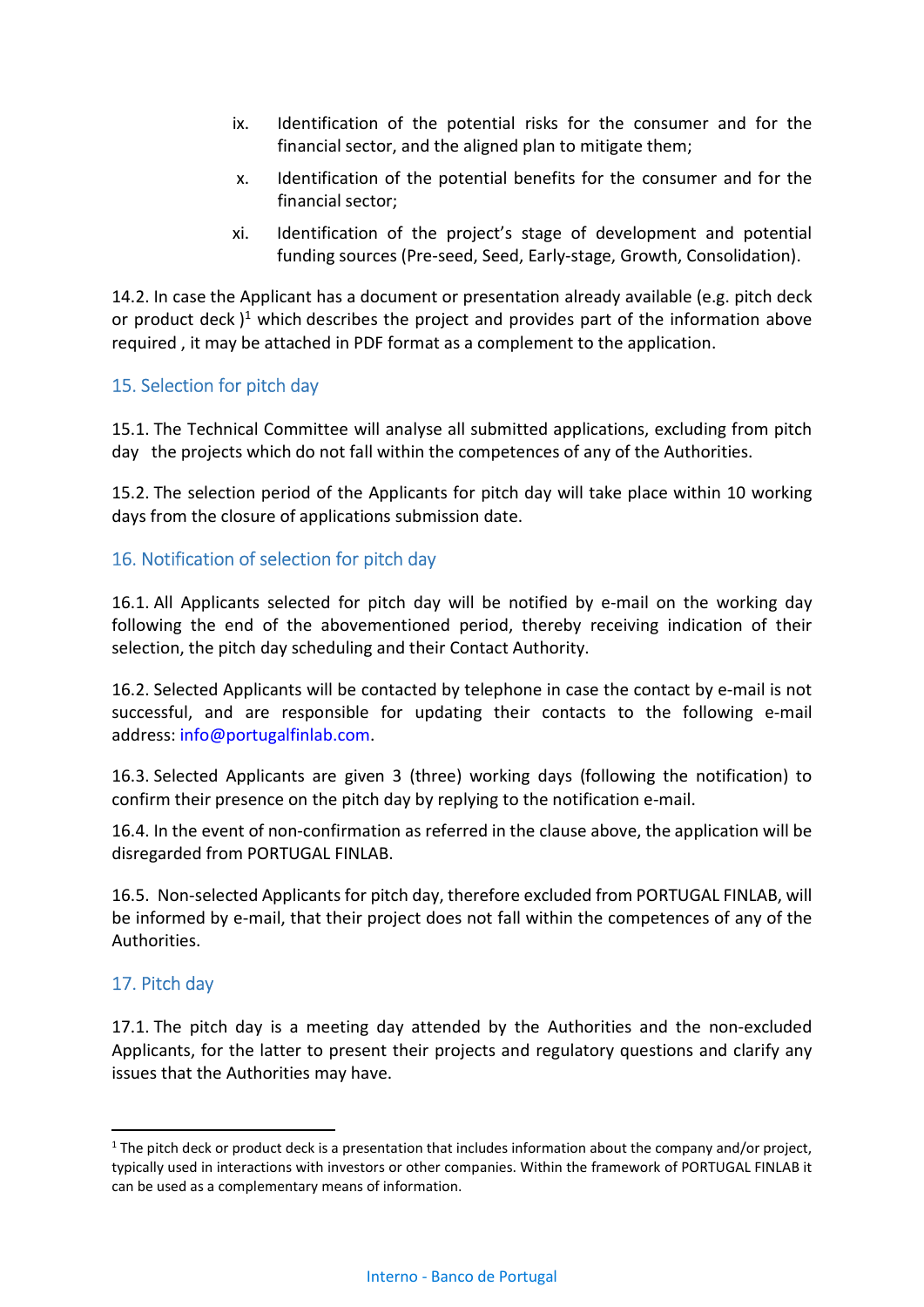17.2. The presentation of each selected Applicant for pitch day may not exceed 10 minutes, after which it will be open for discussion during a maximum of 20 minutes.

### 18. Evaluation and selection for analysis by the Authorities

18.1. After the presentation made on the pitch day, the Technical Committee will evaluate the applications, based on the methodology set out in Title III.

18.2. The selection period of the Applicants will take place within 15 working days from the date of the pitch day.

18.3. During the selection period, the Contact Authority may request additional information, clarifications or other relevant documents.

18.4. The 5 applications with the best scoring, equal to or higher than 3, calculated by simple averaging of the overall scores granted by each Technical Committee member, will be selected for analysis by the Authorities.

18.5. In the event of a tied score, the tie will be broken by vote of the Technical Committee's members.

#### 19. Notification of selection for analysis by the Authorities

19.1. All Participants will be notified by e-mail on the working day following the end of the period specified in point 18.2, thereby receiving indication of their selection for analysis and their Contact Authority.

19.2. Participants selected for analysis by the Authorities will be announced in PORTUGAL FINLAB's website.

19.3. Participants will be contacted by telephone in case the contact by e-mail is not successful, and are responsible for updating their contacts to the following e-mail address: info@portugalfinlab.com.

19.4. Participants are given 3 (three) workdays (following the notification) to confirm their participation in PORTUGAL FINLAB by replying to the notification e-mail.

19.5. In the event of non-confirmation as referred in the clause above, the position will be attributed to the non-selected Applicant with the highest score.

19.6. Non-selected Applicants for participating in PORTUGAL FINLAB will also be notified by e-mail.

#### 20. Analysis of selected projects

20.1. The analysis process of selected projects begins with the confirmation, by the Participants, of their interest in participating on this stage of PORTUGAL FINLAB, as stipulated in point 19.4.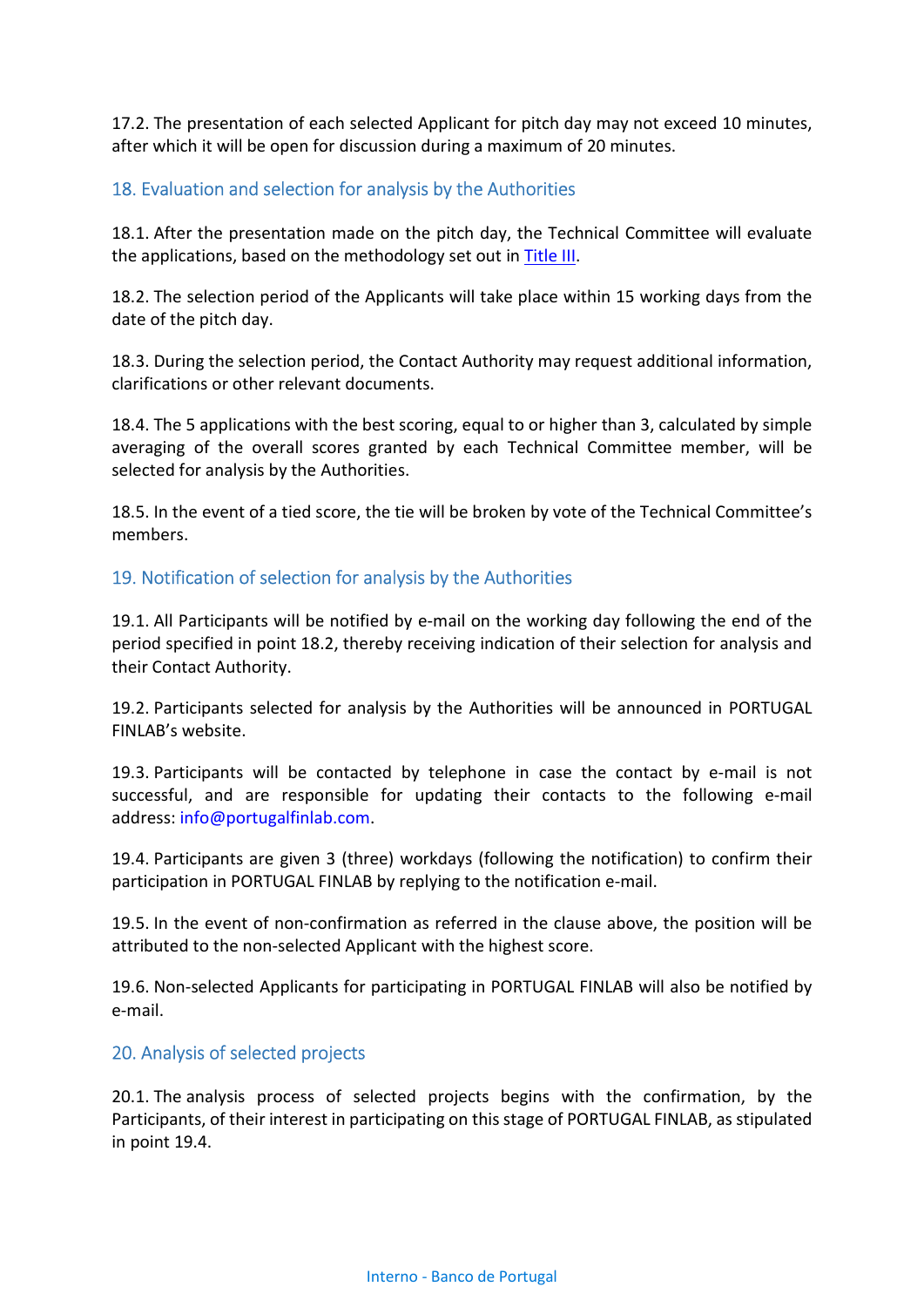20.2. The competent Authority(ies) will analyse the projects and identify the regulatory aspects which may, in whole or in part, impact or hinder their execution.

20.3. During the analysis period, the Authorities may require additional information, clarifications or other relevant documents.

20.4. Communication with Participants, in particular for the request of information and establishment of deadlines, will be made by the Contact Authority appointed for each Participant.

#### 21. Communication of the Authority(ies)' analysis result

21.1. The result of the Authorities analysis will be communicated by the Contact Authority to the Participants in the form of a Report, within 50 working days after the Participants confirm their participation in PORTUGAL FINLAB.

21.2. The above deadline is indicative and may be extended one or manifold if the projects submitted by the Participants are particularly complex and according to the convenience of the competent Authority(ies). In case of a deadline extension, the Participant(s) will be informed thereof by the Contact Authority.

#### 22. Closing meeting

Following the submission of the Report, the Authorities involved in the analysis will schedule a closing meeting with each Participant to address any persistent doubt related with the Report and collect the feedback regarding its participation in PORTUGAL FINLAB.

## Title V – Final provisions

#### 23. Jurisdiction

The present Terms & Conditions are regulated under the Portuguese law.

#### 24. Enforceability

These Terms & Conditions are applicable to PORTUGAL FINLAB's fourth edition and will come into force on the date of publication on the respective website until the termination of this edition.

#### 25. Settlement of disputes

25.1. In the event of a dispute, the Applicants, the Participants and the Authorities agree to, firstly, resort to alternative dispute resolution mechanisms.